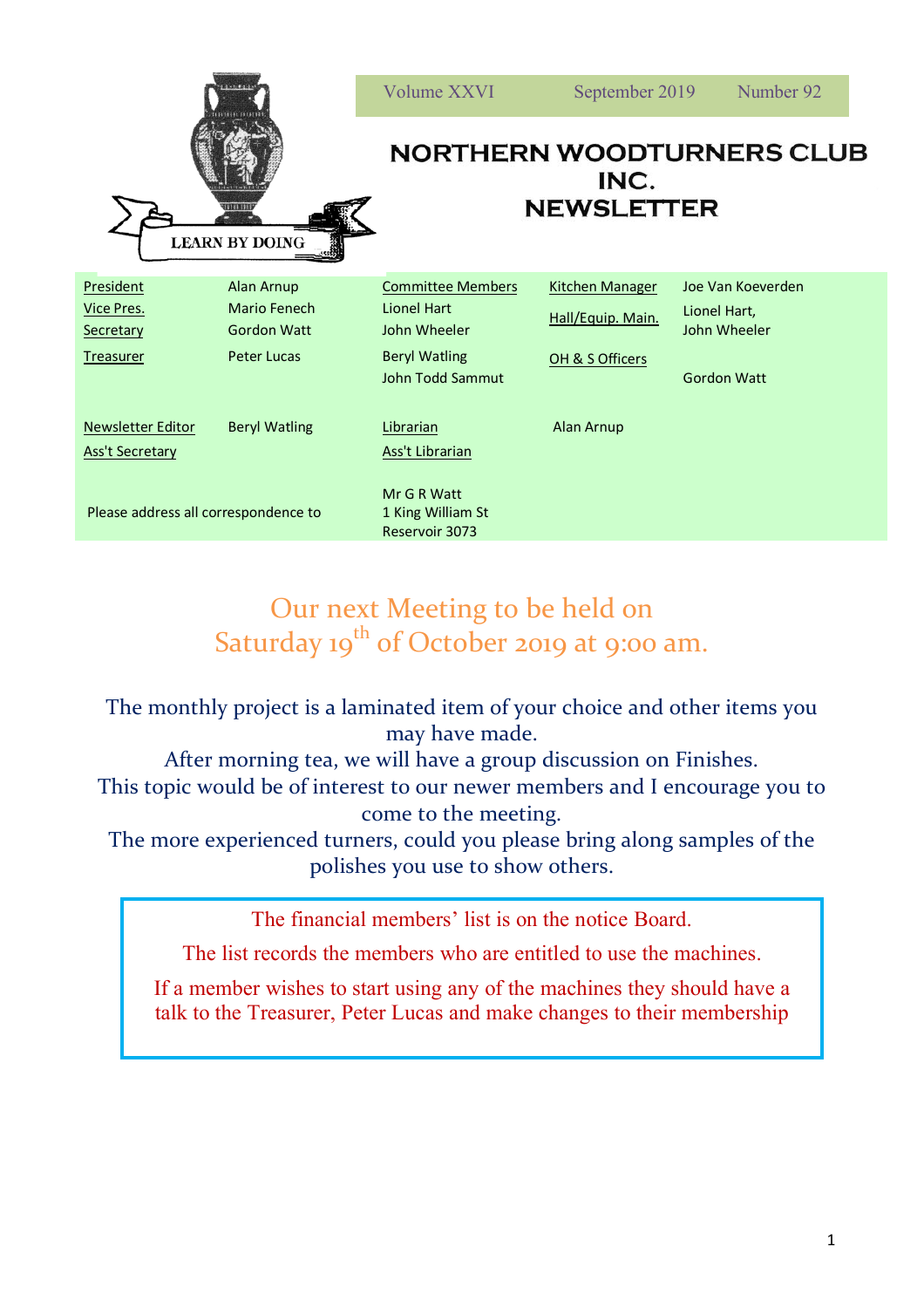## *Show N Tell*



Gordon Watt has made the bowl from Desert Ash and Elm. The lidded box is Rosewood and Ebony. Both are finished with Livos Oil.





The project this month was a clock on a stand. Beryl Watling has made this clock using Red Gum and finished with Nitrocellulose Lacquer. The design is by Ken Wraight.



 Lionel Hart has made several Wine stoppers from various timbers. There are 2 Oak platters and a Merbau plate. All have been finished with Nitrocellulose Lacquer.





 Peter Lucas has made these pens. The group on the left are Masonic pens made with Resin and are commissioned work. The group on the right are fund raising pens for the Pens For Troops project. All have been finished with Micro Mesh.